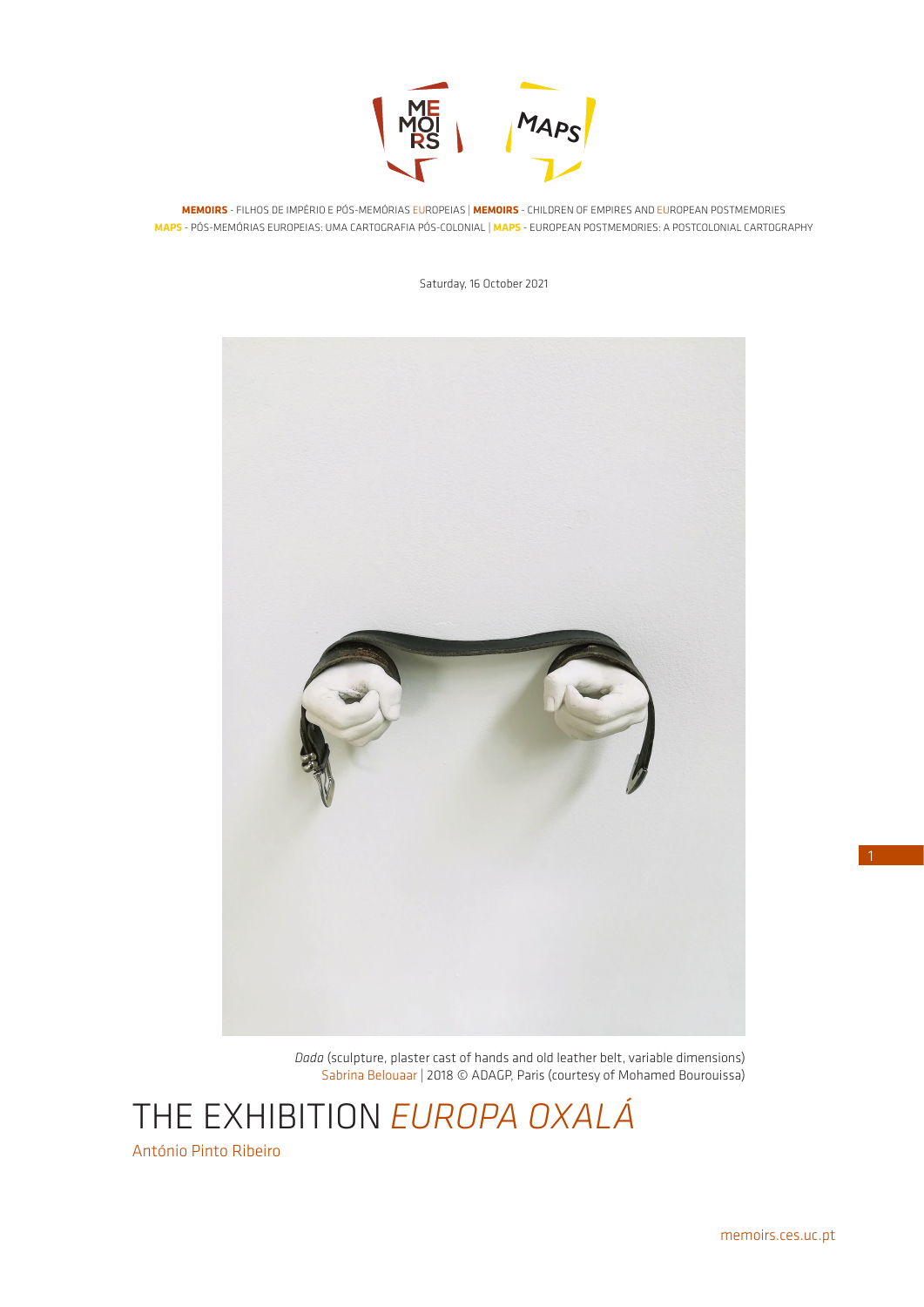

This is not an African art show. It is an exhibition of works of art produced mainly in Europe by artists living and creating in European cities, artists who consider family memories, originated in African colonial or post-colonial contexts, as a fundamental capital of their artistic production emerging in Europe at the beginning of this century. The exhibition Europa Oxalá is also the ideal time to deconstruct the colonial myth and the post-colonial melancholy designated as "African art". Attributed to all artistic production that originates in the African continent, the expression has been used to differentiate it in a coarse way from all the art included in the compendiums and narratives of the universal history of art founded in the Western matrix. So-called African art was seen as an art without authorship, disconnected from the diversity of its production contexts, be they a country of North Africa, of the South or the east or west coast, be it the 14th or 20th century. It was considered and presented only as "traditional", exclusively associated with rites, alienated from the historical time in which it was produced and usually connected with black creators with no relation to its contemporaneity.

The first exhibitions with works from territories in Africa presented in Europe and in the USA [1] conveyed an exoticism that functioned as an appeal for them to be seen. As confirmed by hundreds of catalogues documents that reinforce the myth - "African art" was the expression of the perception of a homogeneous continent, it served as an artistic category of the colonial vocabulary and included all forms of artistic production performed by Africans, irrespective of their place of origin, nationality and residence.

More recent exhibitions, such as "The Short Century: Independence and Liberation Movements in Africa, 1945-1994" (2002), "Africa Remix" (2005), "The Global Africa Project" (2010), were produced in collaboration between African, American and European artists and institutions. They have thus altered this perception and this anachronistic categorisation of the arts produced in Africa, but only partly with success. It fell to a group of artists of the second and third generations of Afro-descendants to call into question, without denying stories of African past, a Eurocentric art history and to disobey its underlying epistemology, opening other spaces of artistic inscription, other themes, other potentially regenerating languages.

It is the works of these artists that are present in this exhibition. They show, in the diversity and multiplicity of their approaches, a question about Europe where the old and the new are disputed. This is all that is present now in *Europa Oxalá*: in the cinema and photography of Katia Kameli, which establish complex relations between a nation - Algeria -, its history and the determining role that images play in the process of building a national narrative and its archetypes. The past and the need for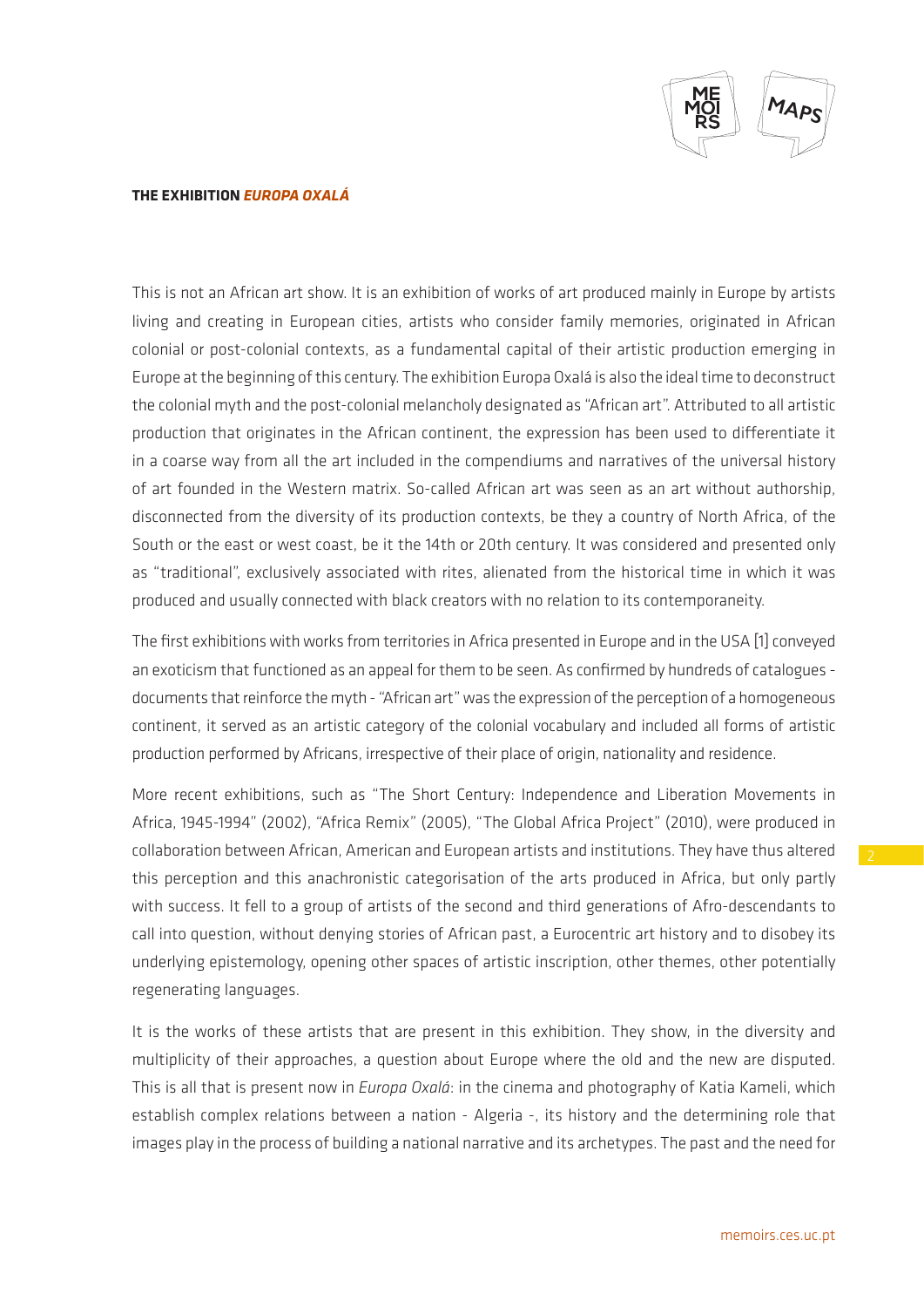

national reconstruction is a very present theme in most of the works: in the artist Délio Jasse who, in his photomontages, detects the signs of colonialism in present-day Luanda; in the sculptures of Djamel Kokene-Dorléans that have a direct impact on the way to denounce the colonial and racist violence expressed through minimal elements, but are loaded with contagious energy, just as other minimal sculptures by Carlos Bunga express the fragility of the human condition.

Associated with the visual arts, hip-hop music, urban graffiti and slammer poetry, these artists present here, but many others of this same "scene", produce new artistic genres, present new heroes, and other ways of appropriating the public space, as happens in the portrait painting of Francisco Vidal, in the photographs of Mohamed Bourouissa & Anoushkashoot, who were interested in portraying young people from the outskirts of Paris strolling in the Halles neighborhood dressed in Lacoste. Using the portrait again, the photographer Pauliana Valente Pimentel offers us the portraits of Afro-descendant artists living in Lisbon during the pandemic that witness and reflect on the complexity of their identities.

In the works of this exhibition, memories are a permanent theme, that is addressed and questioned in various ways. They constitute a vast horizon conducive to a necessary public debate, whether in the ancestral figures of artists such as Pedro A.H. Paixão, in the phantasmagories and unbalanced characters in the paintings of Nú Barreto, in the use of all language resources used by Sammy Baloji to combat amnesia produced by colonial nostalgia, in particular through the everyday and trivialised use in Europe of objects from the colonised Congo, or, also, the approach of Sandra Mujinga on the harmful effects that capitalism produces on African fauna, countering new relations between humanity and nature.

Appropriation, being a method of composition used with intensity in the contemporary arts, is also the manifestation of a political expression and the deconstruction of narratives and imaginaries bequeathed by the history compendiums, by the unquestioned images that are made available to us on paper or through social networks. In the context of these appropriations, we highlight the works of Aimé Ntakiyica on criticism of Eurocentric geographies, the rebel maps of Malala Andrialavidrazana against racist propaganda, the creation of hybrid works and neo-futurists fictions producing new imaginaries of Sara Sadik's archipelago-shaped thinking, as well as Márcio Carvalho's "Falling Thrones" cartoon series, in which, using the analogy of the Olympic Games, heirs of histories of oppression overthrow the public statuary of the protagonists of colonialism. In a more enigmatic way, the works on territories and identities of Fayçal Baghriche provoke a strangeness that stimulates the revisitation of the colonial heritage. But the memories are also present in the history of movements and migrations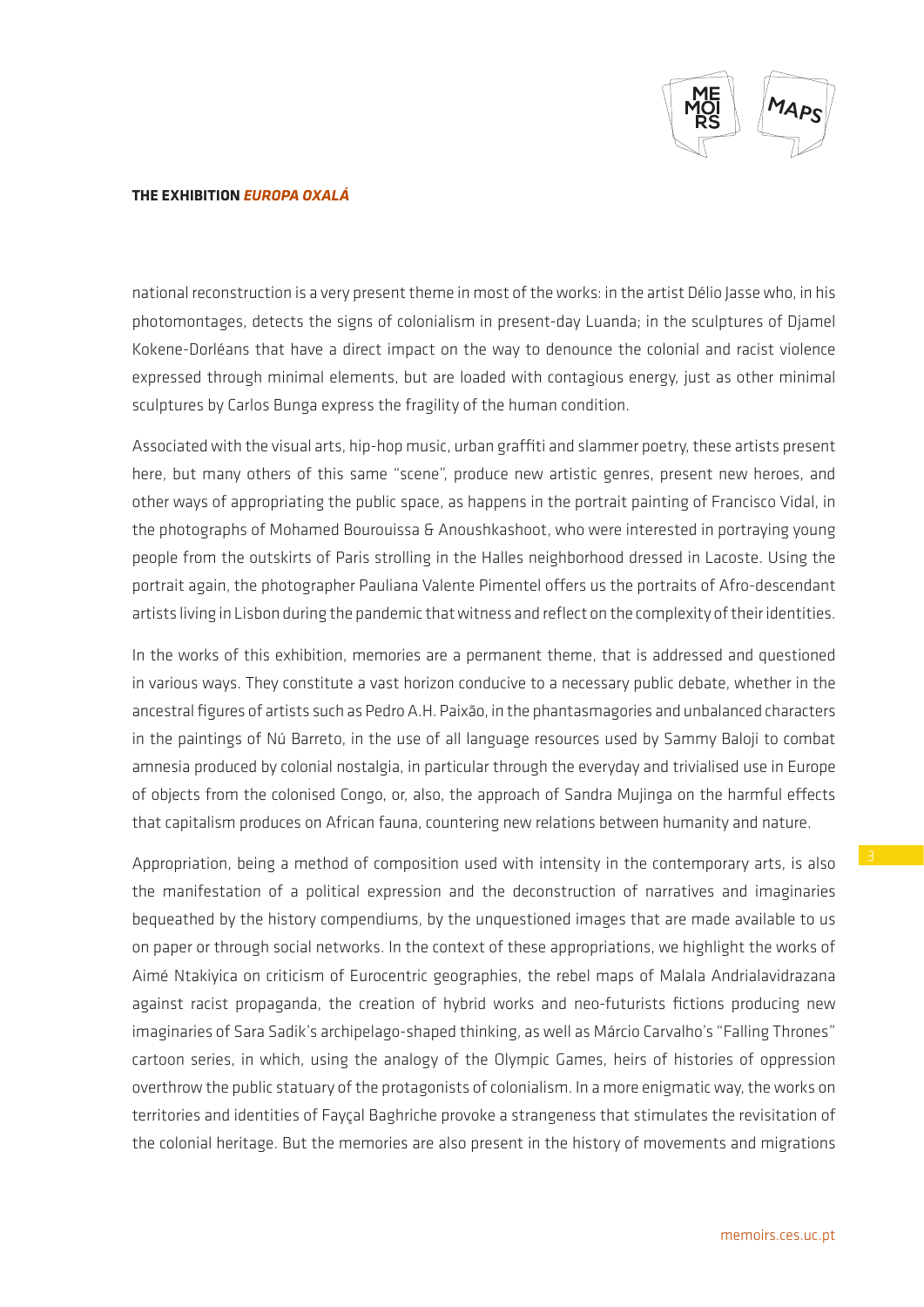

from the South to the North and in their consequences for those who dared to enter post-war Europe, one extraordinary example of which is the work "Dada", a leather belt wrapped around the closed fists of Josèfa Ntjam's father who was a worker in a belt factory: it is the body of the African immigrant flogged by the capitalist and colonizing system.

*Europa Oxalá* is an exhibition whose works are the result of two types of cultural negotiation according to the artistic interests of its producers, the artists. On the one hand, there is an outstanding presence of an artistic formation with a European matrix carried out by these artists, who put it at the service of their decolonizing, anti-colonial, anti-racist, eco-political objectives, combining all this with the uses of transferred memories and, on the other hand, the artists use materials and artistic languages of African origin. At the same time, nothing prevents them from resorting to European technologies and forms of dissemination of their artistic practices. This is evident in the working materials used by John K. Cobra in the installations and sculptures made from rubber, hair threads, leather, brass - natural resources from the Congo region, and in the cinema he also directs it is the condition of mestizo that poses as a challenge to question the dogmas of colonial intermingling. In turn the artist Aimé Mpane uses wood sculpture with adze - a Congolese technique - and performance, a genre with a strong implementation in the ephemeral practices of the arts of a strong interventionist bias to expose the deception of humanism as a universal ideology.

Once the public debate this exhibition will certainly trigger on topics such as decolonization, the return of works to the ex-colonized territories or the neocolonial narratives of the expansion takes place, the idea will certainly surface that we are deconstructing, undoing, forcing to collapse something relatively diffuse, but which, in any case, is Europe and its heritage. It is as if in that moment a mood of irreversible failing would assert itself. This is because Europe and the West of the North have propagated the idea of being unquestionable and perennial winners. And, while this type of debate is not new, it had rarely been sparked from within, in this case from these African-European artists. As a rule, the questioning was led by external subjects, namely the independentists or those who exalted *négritude* and, more recently, the authors of postcolonial theories, from Africa.

But only the collective and nostalgic narcissism of colonial empires and the inability to share symbolic power and the domination of extractivist and exploitative mechanisms draining all human and natural resources justifies this fear of losing, this inability to recognize that the permanent victory of these colonial empires would be an illusion. After all, one can look at this Europe and this West as places in an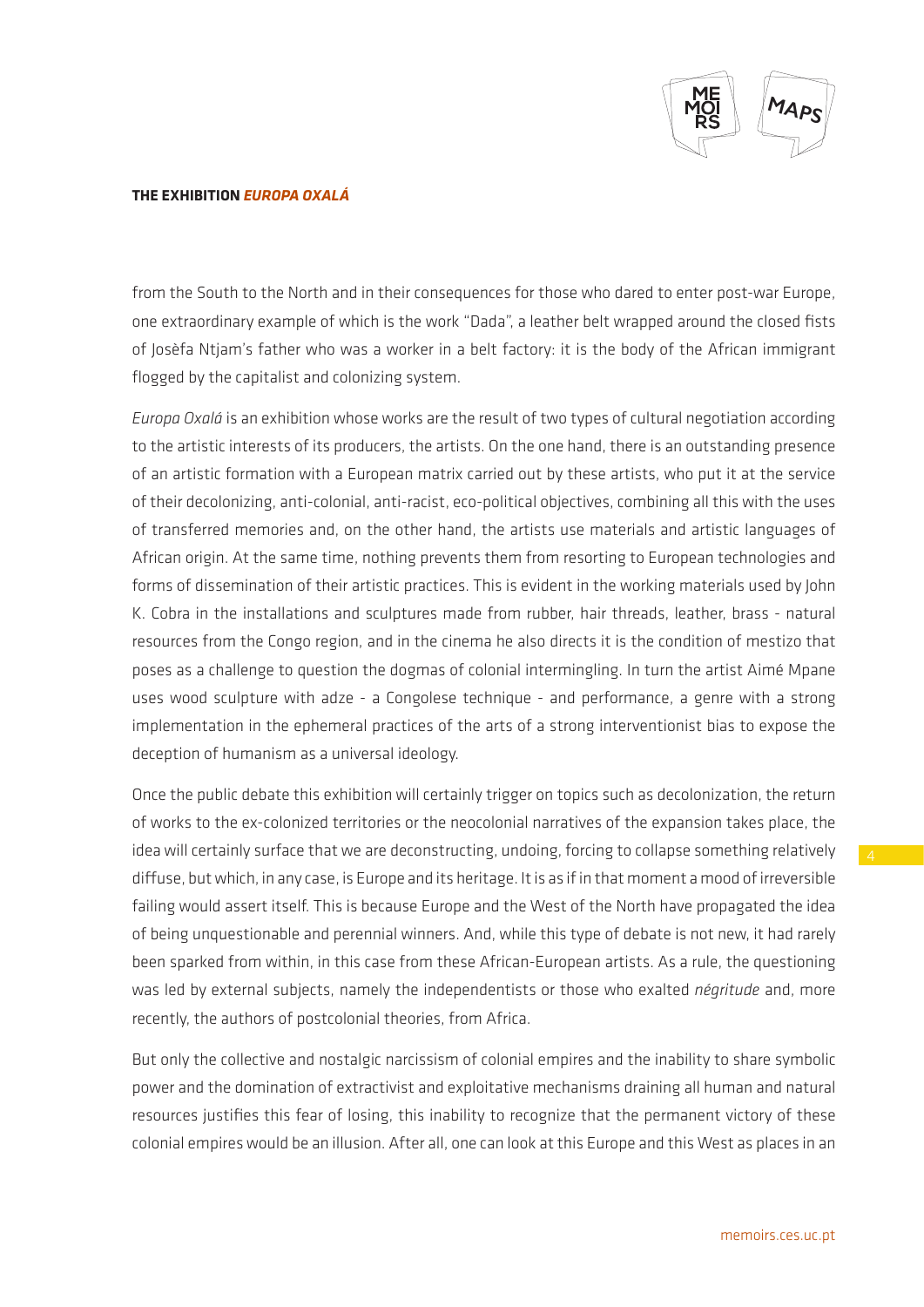

 $\overline{\phantom{a}}$  , where  $\overline{\phantom{a}}$ 

 $\overline{\phantom{a}}$  , where  $\overline{\phantom{a}}$ 

era of construction to which these new actors, these artists, are crucial, in this Europe confronting itself daily. The *Europa Oxalá* exhibition is a relevant current contribution to that construction.

The *Europa Oxalá* exhibition opens on October 19th at MUCEM, in Marseille, where it will stay until January 16th, 2022. It will then be opened on March 3rd, 2022, at the Calouste Gulbenkian Foundation in Lisbon, where it may be visited until May 30<sup>th</sup>, and then travel to the Royal Museum of Central Africa/ Africamuseum in Tervuren, Belgium, where it will be present from October 6<sup>th</sup> to March 5<sup>th</sup>, 2023.

The first recorded exhibitions are from the late 19th century; most catalogues are not dated, but since the end of that century productions from African countries began to be shown under the broad designation of African art shows. Two determinant examples: "Art of Africa: Traditional Arts of the African Negro", Detroit, n.d. (but prior to 1898); probably the first exhibition in a museum of works of art originating in Africa, which would become a historical landmark, was the exhibition of the collection of the Musée d'Ethnographie du Trocadero in Paris, opened in 1878, where Picasso saw the African masks that inspired him to his *Demoiselles d'Avignon*.

<sup>[1]</sup> The first recorded exhibitions are from the late 19th century; most catalogues are not dated, but since the end of that century productions from African countries began to be shown under the broad designation of African art shows. Two determinant examples: "Art of Africa: Traditional Arts of the African Negro", Detroit, n.d. (but prior to 1898); probably the first exhibition in a museum of works of art originating in Africa, which would become a historical landmark, was the exhibition of the collection of the Musée d'Ethnographie du Trocadero in Paris, opened in 1878, where Picasso saw the African masks that inspired him to his *Demoiselles d'Avignon*.